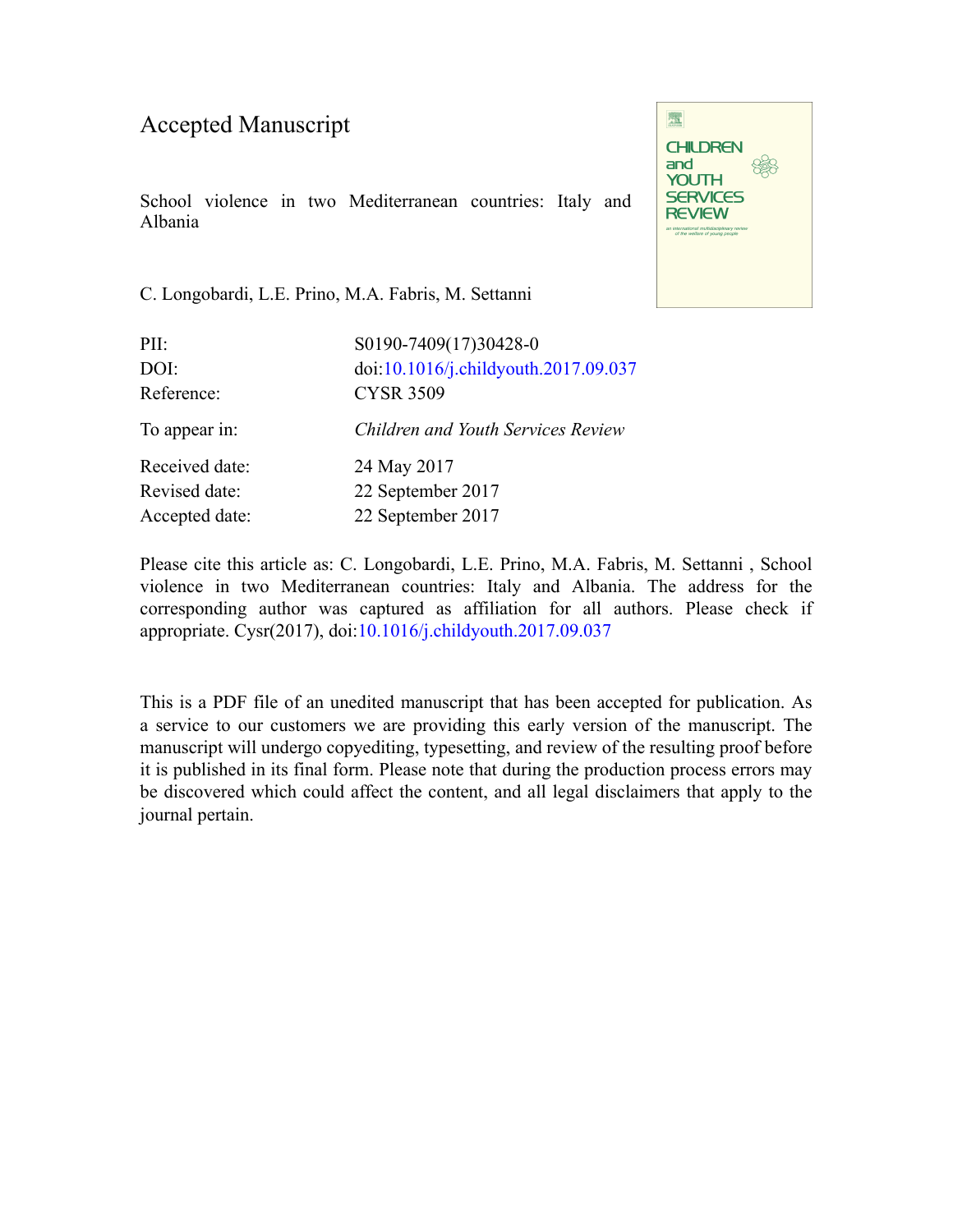# **ACCEPTED MANUSCRIPT**

### Running head: VICTIMIZATION IN SCHOOLS: COMPARING ITALY AND ALBANIA 1

#### **School violence in two Mediterranean Countries: Italy and Albania**

Longobardi C., Prino, L.E., Fabris, M.A., Settanni M.

#### Author Note

Author Note<br>
Itio Longobardi, Department of Psychology, University of Turin (Italy<br>
Ithent of Psychology, University of Turin (Italy) Matteo Fabris, Depa<br>
University of Turin (Italy); Michele Settanni, Department of Psycho Claudio Longobardi, Department of Psychology, University of Turin (Italy); Prino Laura Elvira, Department of Psychology, University of Turin (Italy) Matteo Fabris, Department of Psychology, University of Turin (Italy); Michele Settanni, Department of Psychology, University of Turin (Italy).

Correspondence concerning this article should be addressed to Claudio Longobardi, Department of Psychology, University of Turin, Turin, Via Po 14, 10123 TO, Italy. E-mail: Claudio.longobardi@unito.it